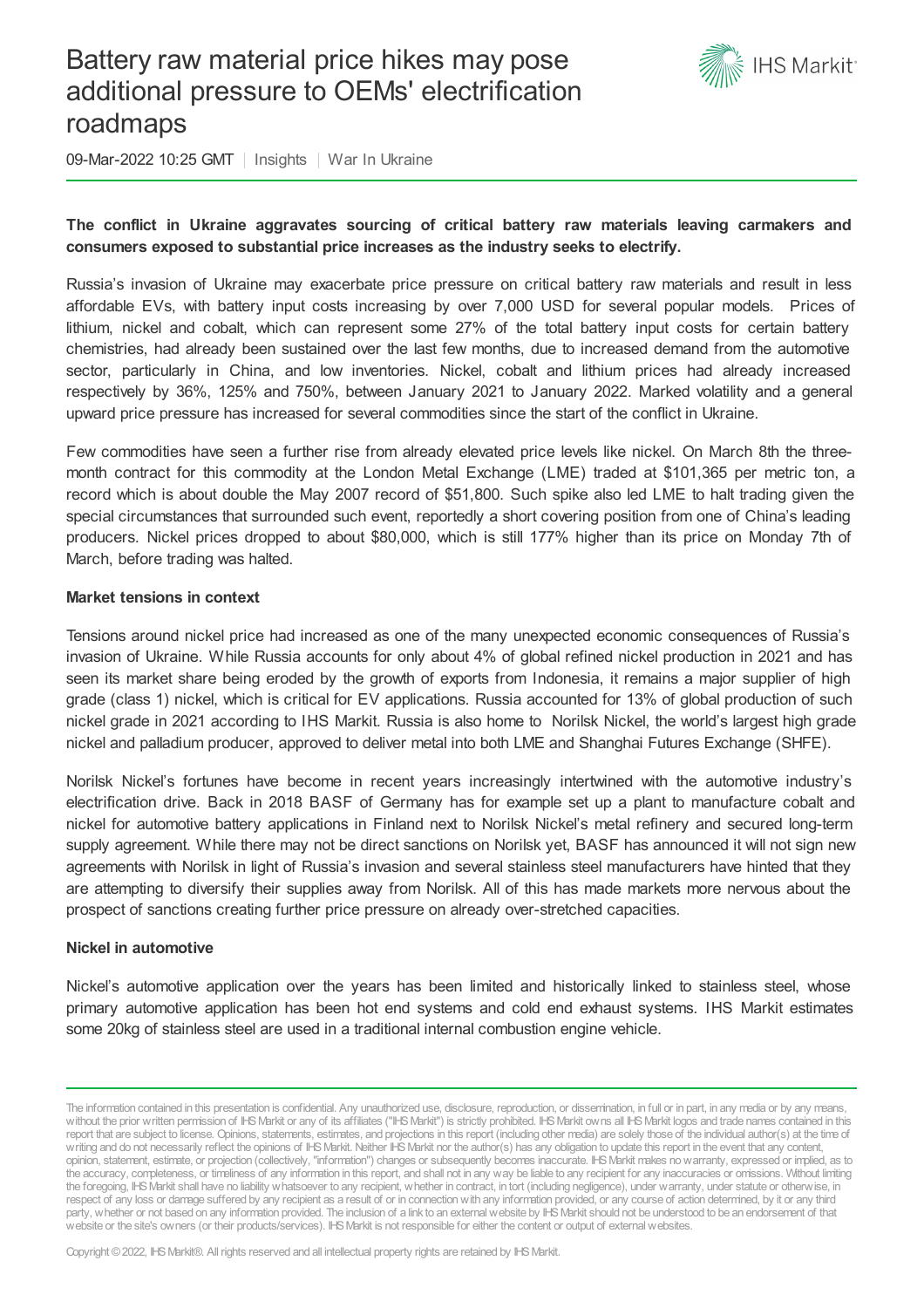However, nickel has become increasingly popular among battery manufacturers and carmakers as a substitute of cobalt, an expensive material with high ESG (Environmental Social Governance) concerns. Depending on the cathode chemistry, a battery electric vehicle may have anywhere between 40 kg to 80 kg of nickel. This has driven a structural demand expansion which has been supporting nickel prices as well as those of cobalt and lithium. As of March 8th the price increases of nickel, cobalt and lithium vs. January 201 stood at 134%, 145% and 775% compared to January 2021 prices.

#### **Pricing impacts on input costs**

To put matters in perspective the Automotive Supply Chain and Technology team has calculated the impact on battery manufacturing input costs from increases in these three critical commodities, leveraging our Energy Storage Device intelligence and market pricing information. We have selected four different cathode chemistries to better illustrate the relative exposure to raw material price increases with a focus on lithium, nickel and cobalt. Given the relative momentum of raw material prices, it is apparent that nickel-rich chemistries such as those pursued by Mercedes in its flagship EQS (NCM 811, meaning a ratio of 8 of nickel, 1 of cobalt and 1 of manganese) would face a more substantial cost increase, in the EQS's case by nearly 11,000 USD, given the vehicles generous battery pack vs. 2021 prices. However also a high volume vehicle like the Tesla Model Y, of which IHS Markit expects some 700,000 units to be made in 2022, would record battery raw material input increases of nearly 8,000 USD, with a potential impact in excess of 5.5 billion USD to Tesla's bottom line unless the automaker decides to alter its prices.

In the short-term, unless covered by long-term supply agreements or hedged, these price increases will swiftly impact OEMs' profitability. There is growing evidence that carmakers are already exploring ways to pass onto these increases to consumers. For example only last week Rivian had revealed its intention to increase the base price for its quad-motor R1T truck and R1S SUV by respectively \$12,000 and \$14,500 in light of increased input costs and that this would also impact customers who had already pre-ordered the vehicles, only to backtrack on the latter part of this policy due to social media backlash.

As pointed also by the International Energy Agency in its annual outlook report, "if both lithium and nickel prices were to double at the same time, this would offset all the anticipated unit cost reductions associated with a doubling of battery production capacity." It's clear that at current prices, we will see, at a minimum, any price reduction linked to batteries' economies of scale wiped out by increased input costs. It is also clear that should these elevated price levels continue into 2023 and beyond, the likelihood of a delay of the tipping point for ICE vs. BEV cost parity, a critical metric to measure battery electric vehicle adoption, markedly increases. These price increases add over \$50 per kWh on popular battery configurations, something that cannot be easily recovered through better packaging alone and improved cell-to-pack design, thus having several impacts on OEMs' electrification plans.

However it is important to contextualize these price increases and avoid jumping to conclusions. Both cobalt and nickel have a track record of significant price volatility and prices may fall in the coming weeks, particularly in the scenario of a resolution of the conflict in Ukraine. For reference cobalt prices had risen in March 2018 to \$93,000 USD per ton only to fall to about \$23,000 USD the following year, which forced Glencore to close its Mutanda mine in DRC. Nickel has certainly recorded robust demand that drove prices upwards, but prices have also faced sudden collapses at every announcement of new supplies, for example in early March 2021 when Chinese nickel specialist Tsingshan announced it had signed agreements to provide 100,000 tons of nickel matte to Huayou Cobalt and battery materials maker CNGR Advanced Material by October 2022 from its Indonesian operations. This event alone triggered a 16% drop to 15,000 USD per ton. The economic cycles surrounding nickel, lithium and cobalt demand and supply are far from stable, even when putting aside geopolitical events like the war in Ukraine or the EV

The information contained in this presentation is confidential. Any unauthorized use, disclosure, reproduction, or dissemination, in full or in part, in any media or by any means, without the prior written permission of IHS Markit or any of its affiliates ("IHS Markit") is strictly prohibited. IHS Markit owns all IHS Markit logos and trade names contained in this report that are subject to license. Opinions, statements, estimates, and projections in this report (including other media) are solely those of the individual author(s) at the time of writing and do not necessarily reflect the opinions of IHS Markit. Neither IHS Markit nor the author(s) has any obligation to update this report in the event that any content, opinion, statement, estimate, or projection (collectively, "information") changes or subsequently becomes inaccurate. IHSMarkit makes nowarranty, expressed or implied, as to the accuracy, completeness, or timeliness of any information in this report, and shall not in any way be liable to any recipient for any inaccuracies or omissions. Without limiting the foregoing, IHSMarkit shall have no liability whatsoever to any recipient, whether in contract, in tort (including negligence), under warranty, under statute or otherwise, in respect of any loss or damage suffered by any recipient as a result of or in connectionwith any information provided, or any course of action determined, by it or any third party, whether or not based on any information provided. The inclusion of a link to an external website by IHS Markit should not be understood to be an endorsement of that website or the site's owners (or their products/services). IHS Markit is not responsible for either the content or output of external websites.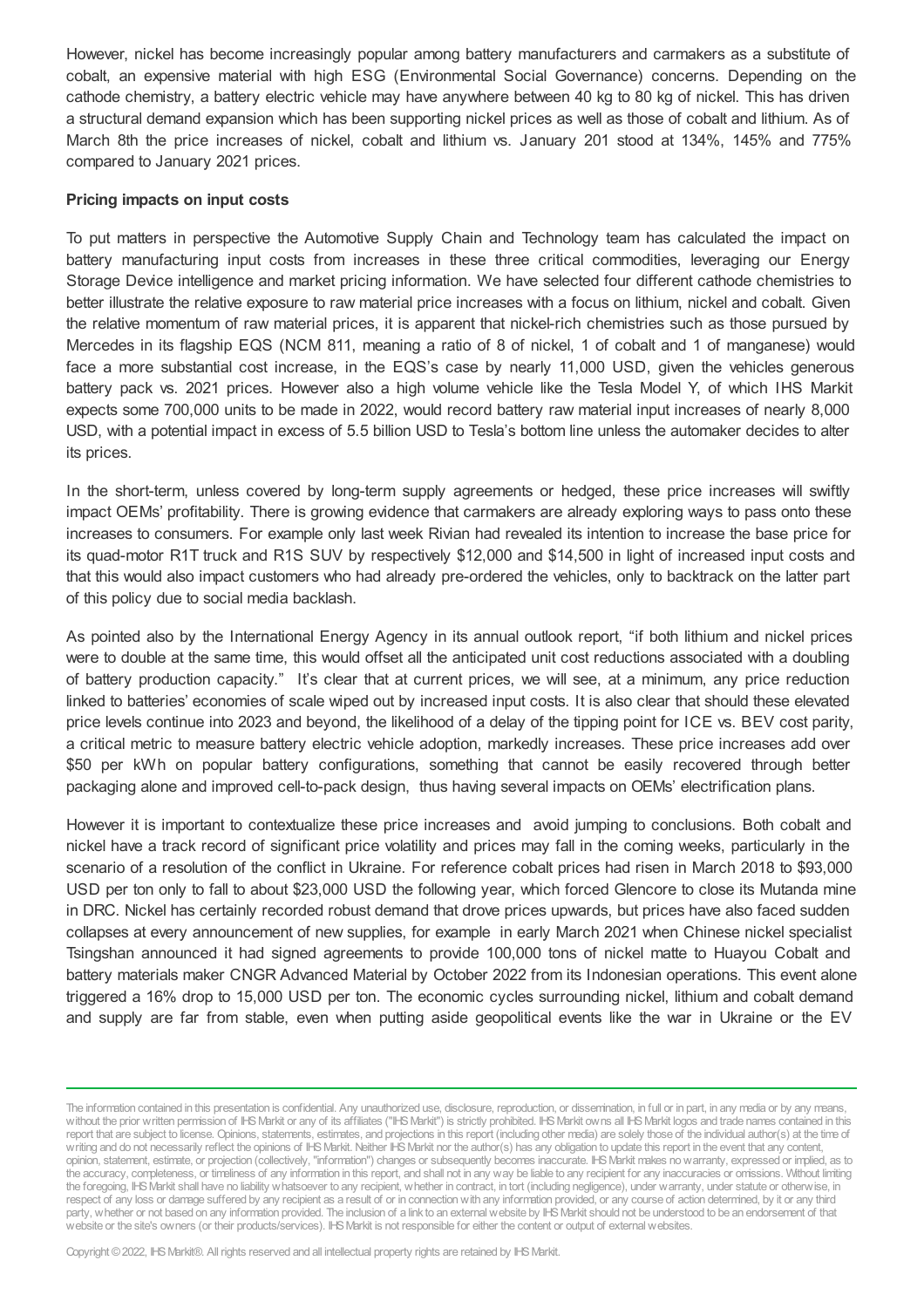

| Battery pack cost increase from January 2021 (USD) |                   |                                     |                         |                                |                                                 |                                                              |
|----------------------------------------------------|-------------------|-------------------------------------|-------------------------|--------------------------------|-------------------------------------------------|--------------------------------------------------------------|
| Model                                              | Cathode           | <b>Battery</b><br>capacity<br>[kWh] | March 8th<br>2022 [USD] | March 8th<br>2022<br>[USD/kWh] | March 8th 2022<br>(100kUSD/ton<br>Nickel price) | March 8th 2022<br>(100kUSD/ton<br>Nickel price)<br>[USD/kWh] |
| Model Y - Standard Range LFP                       |                   | 55                                  | 1.694                   | $+30.8$                        | 1.694                                           | $+30.8$                                                      |
| Model Y - Long Range                               | NCA <sub>90</sub> | 77                                  | 4.325                   | $+56.5$                        | 7.994                                           | $+104.5$                                                     |
| Audi e-tron NCM622                                 | <b>NMC622</b>     | 95                                  | 5.706                   | $+60.1$                        | 8.875                                           | $+93.4$                                                      |
| Mercedes EQS NCM811                                | <b>NMC811</b>     | 111                                 | 6.281                   | $+56.6$                        | 10.920                                          | $+98.4$                                                      |

Source: IHS Markit

© 2022 IHS Markit

## **LFP as a winner?**

The new raw material pricing environment, if it persists, could result in OEMs having to make different battery chemistry choices. LFP (Lithium iron phosphate)-cathode batteries would stand to gain further competitiveness in the market should nickel and cobalt prices continue to stay elevated. From our analysis, they would still record a substantial increase (for example \$1,694 on the Tesla Model Y standard range), however this is marginal compared

The information contained in this presentation is confidential. Any unauthorized use, disclosure, reproduction, or dissemination, in full or in part, in any media or by any means, without the prior written permission of IHS Markit or any of its affiliates ("IHS Markit") is strictly prohibited. IHS Markit owns all IHS Markit logos and trade names contained in this report that are subject to license. Opinions, statements, estimates, and projections in this report (including other media) are solely those of the individual author(s) at the time of writing and do not necessarily reflect the opinions of IHS Markit. Neither IHS Markit nor the author(s) has any obligation to update this report in the event that any content, opinion, statement, estimate, or projection (collectively, "information") changes or subsequently becomes inaccurate. IHSMarkit makes nowarranty, expressed or implied, as to the accuracy, completeness, or timeliness of any information in this report, and shall not in any way be liable to any recipient for any inaccuracies or omissions. Without limiting the foregoing, IHSMarkit shall have no liability whatsoever to any recipient, whether in contract, in tort (including negligence), under warranty, under statute or otherwise, in respect of any loss or damage suffered by any recipient as a result of or in connectionwith any information provided, or any course of action determined, by it or any third party, whether or not based on any information provided. The inclusion of a link to an external website by IHS Markit should not be understood to be an endorsement of that website or the site's owners (or their products/services). IHS Markit is not responsible for either the content or output of external websites.